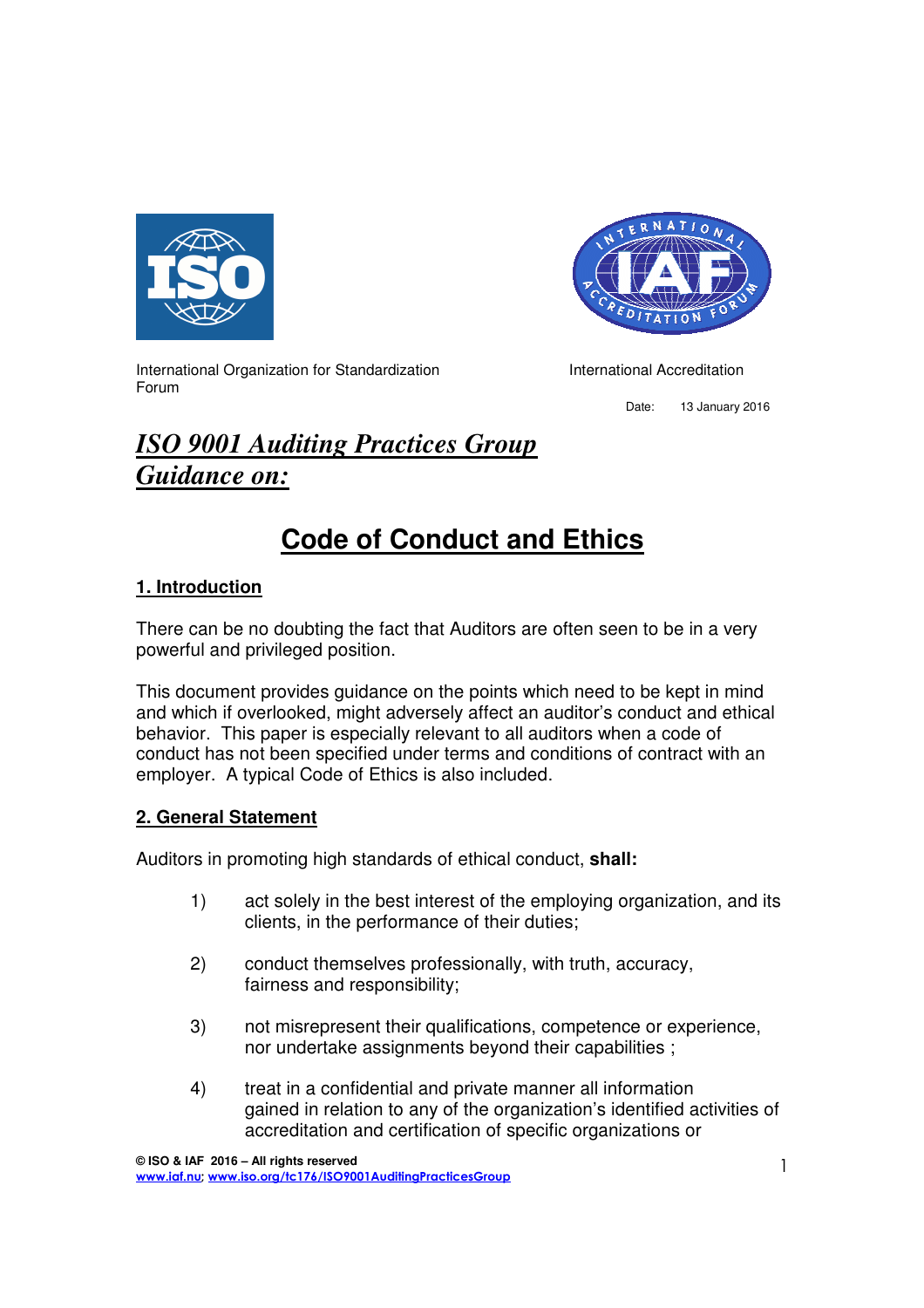individuals; unless authorized in writing to disclose such information by the organization, and the organization's client (when applicable), and

- will not discuss such information with anyone except those who have a need to know the information for legitimate purposes of the accreditation, registration or certification processes;
- will not disclose any details of audit findings, neither during nor after the audit process;
- 5) treat in a confidential and private manner all information gained in relation to any of the above entities' activities wherein such information may include, inter alia:
	- any device, graphics, written material or other information in tangible or intangible form, clearly identified as "confidential", relating to the activities of the organization;
	- any device, graphics, written material or other information in tangible or intangible form, identifiable as private by the nature of its content and/or context;
	- 6) Treat in a confidential and private manner all information which may be considered "confidential" when the prudent judgment of an organization could determine that such information is private and confidential to the organization, and recognize that the organization may receive information that is not identified clearly as confidential but which may be perceived as confidential.
	- 7) Not intentionally communicate false or misleading information which may compromise the integrity of the accreditation, registration and certification processes or decisions therein.
	- 8) Be able to act professionally under adverse pressure from their employer and organizations being audited

#### **3. Example of a typical Code of Ethics**

To uphold and advance the honor, dignity and integrity of the conformity assessment profession, and in keeping with high standards of ethical conduct, I acknowledge that I: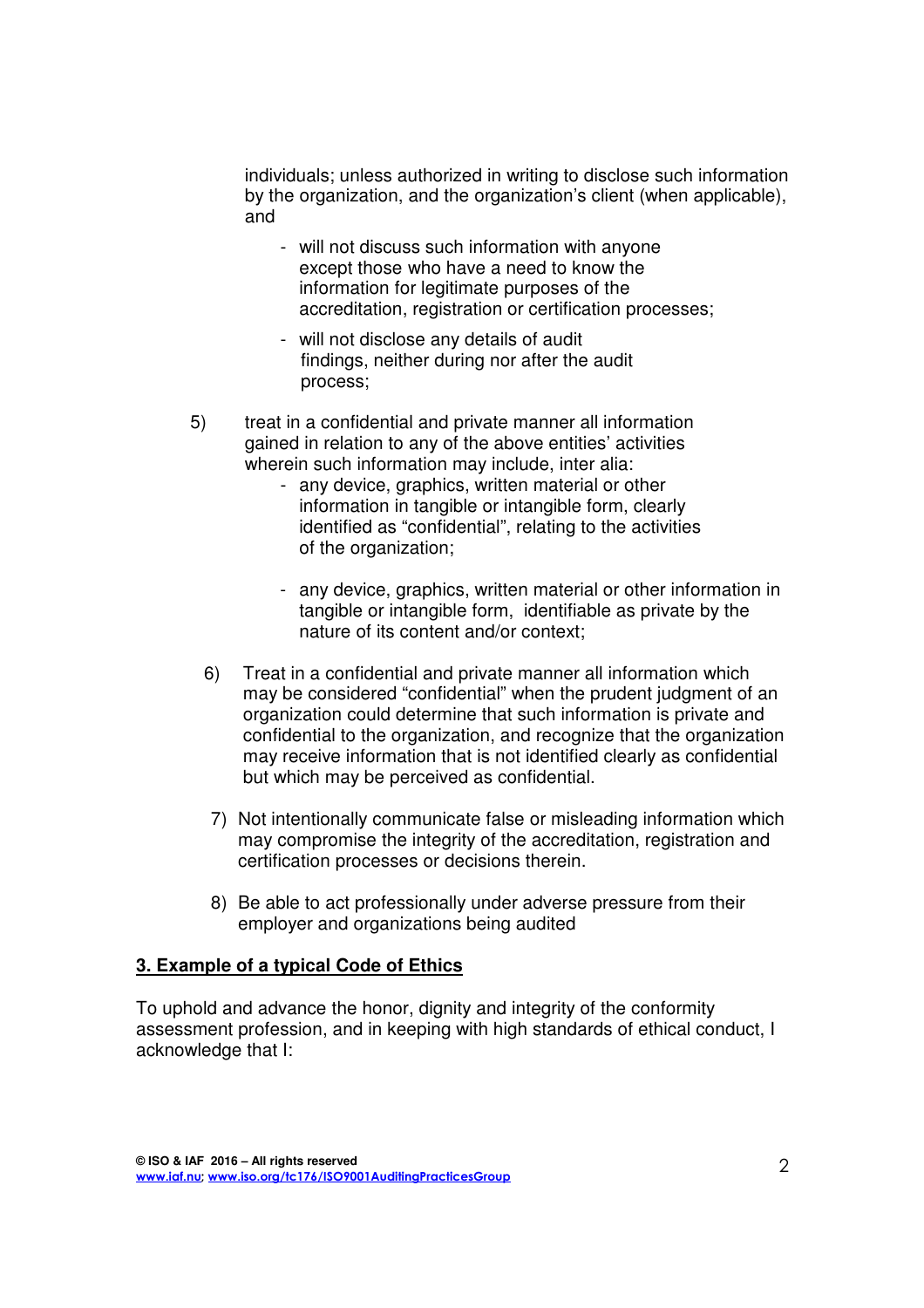#### a) General issues

- 1) Will be honest and impartial, and will serve with devotion my employer, my clients, the public, and my identified organization.
- 2) Will strive to increase the competence and prestige of the auditing profession.
- 3) Will use my knowledge and skill for the advancement of human welfare, and in promoting the safety and reliability of products and services for public use.
- 4) Will earnestly endeavor to aid the work of my organization.

### b) Relations with the Public

- 5) Will endeavor to aggressively extend public knowledge of the work of each organization and of its members that relate to the public welfare.
- 6) Will be dignified and modest in explaining my work and merit.
- 7) Will preface any public statements that I may issue by clearly indicating on whose behalf they are made.

#### c) Relations with Organization, Employer and Clients

- 8) Will act as a trustee for each organization, employer and/or client.
- 9) Will inform each organization, employer or client of any business connections, interests or affiliations which might influence my judgment or impair the equitable character of my services.
- 10) Will not disclose information concerning the confidential business affairs or technical processes of any present or former organization, employer or client without its proper consent.
- 11) Will not accept compensation from more than one party for the same service without the consent of all parties. If employed, I will engage in supplementary employment or consulting practice only with the consent of my employer.

#### d) Relations with peers (when applicable)